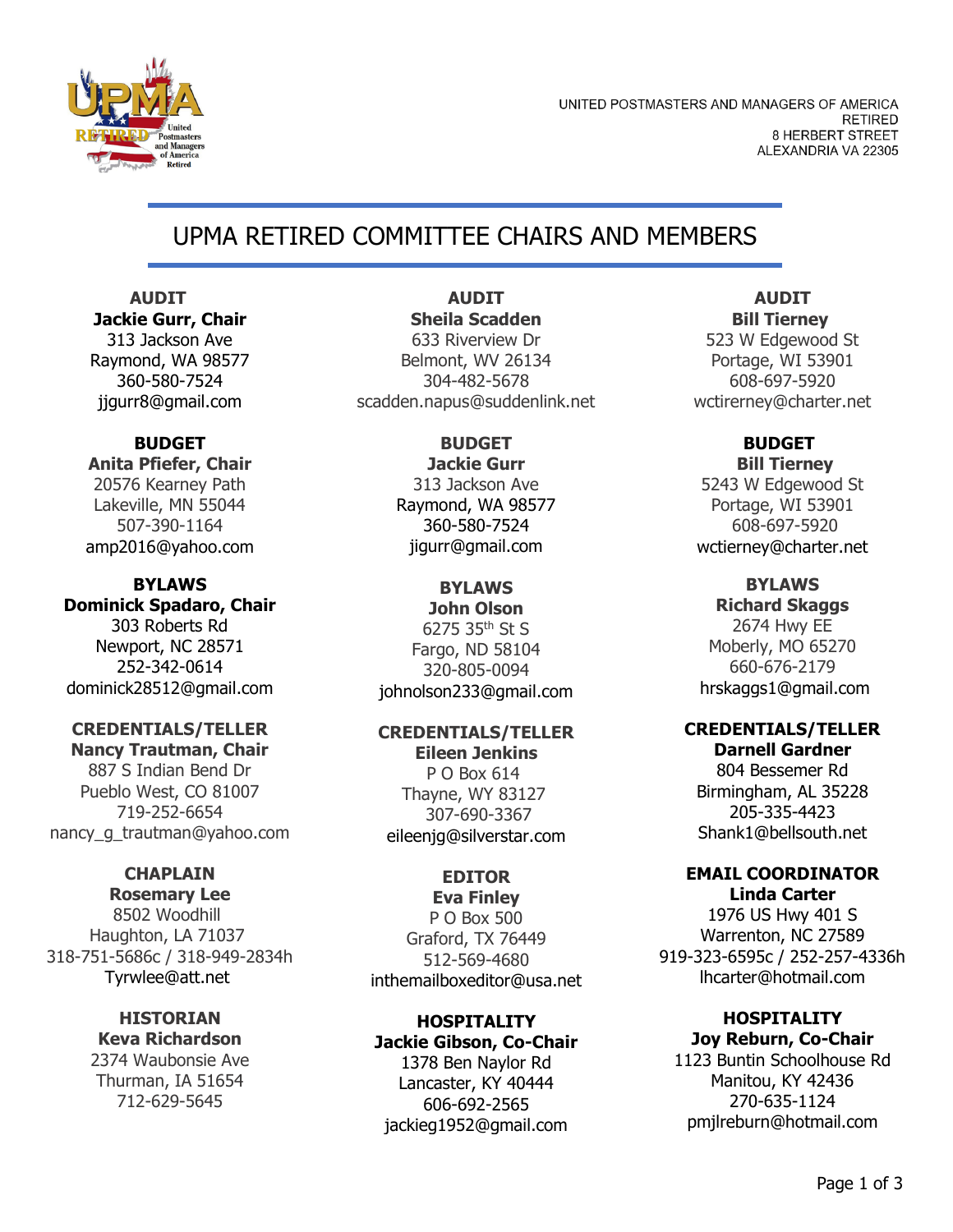

UNITED POSTMASTERS AND MANAGERS OF AMERICA **RETIRED** 8 HERBERT STREET ALEXANDRIA VA 22305

# UPMA RETIRED COMMITTEE CHAIRS AND MEMBERS

 **LEGISLATIVE Dave Cook, Chair**

29 Glenwood Rd Glen Head, NY 11545 516-322-1328 nyretiredpm@gmail.com

### **LEGISLATIVE**

**Vic Robert** P O Box 1 Naches, WA 98937 559-281-3311 vicr@centurytel.net

## **MEMBERSHIP**

**Kathy Frame, Chair** 4769 Lovers Lane Slatington, PA 18080 484-294-7440 paupmaexecvp@gmail.com

## **NOMINATION Suzanne Bonham, Chair** 17049 CR NS 215 Tipton, OK 73570 580-471-1472 Sdbonham70@yahoo.com

#### **PARLIAMENTARIAN John Ball**

17107 Cornell Ave South Holland, IL 60473 708-341-5018 usaf1963@sbcglobal.net

#### **SCHOLARSHIP Stephen Auffarber, Chair**

876 Shoal Pointe Ln League City, TX 77573 281-450-4072 saauff23@yahoo.com

## **LEGISLATIVE**

**Kate Aulner** 511 Walnut St Alexandria, SD 57311 305-310-5926 kraulner@triotel.net

#### **LEGISLATIVE Pauline Colamatteo**

22695 Elm St Cornucopia, WI 54827 715-742-3924c / 608-434-0647h pncola@tds.net

### **MEMBERSHIP**

**Ellen Opperman** 1501 State St Apt 423 Bettendorf, IA 52723 563-940-3979 eopper1234@hotmail.com

### **NOMINATION**

**Debra Hunter** 3075 Kari Dr Sumter, SC 29154 843-291-833[5](https://www.unitedpma.org/upma-retired/mailtochevy5188@hotmail.com) debrahunter@fte.net

# **PHOTOGRAPHERS**

## **Jerry Nassen / Marcia Shea**

205 Iowa St Unit B Kenai, AK 99611 509-260-0062 (JN) 509-631-0647 (MS) pm99588@yahoo.com

#### **SCHOLARSHIP Dixie Bentley**

1334 Whitetail Ave Sumner, IA 50674 319-240-6289 pm61265@gmail.com

# **MEMBERSHIP**

**Vicky Brown** 7221 NE Fryer Rd Yamhill, OR 97148 503-939-7438 vicky971@aol.com

#### **NOMINATION David Murray**

6 Sugaree Dr Bluffton, SC 29910 843-757-5731 dlmurray6000@aol.com

#### **SCHOLARSHIP Doris Conrad**

997 Lynwood Ave Circleville, OH 43113 614-937-0486 dorissconrad@aol.com